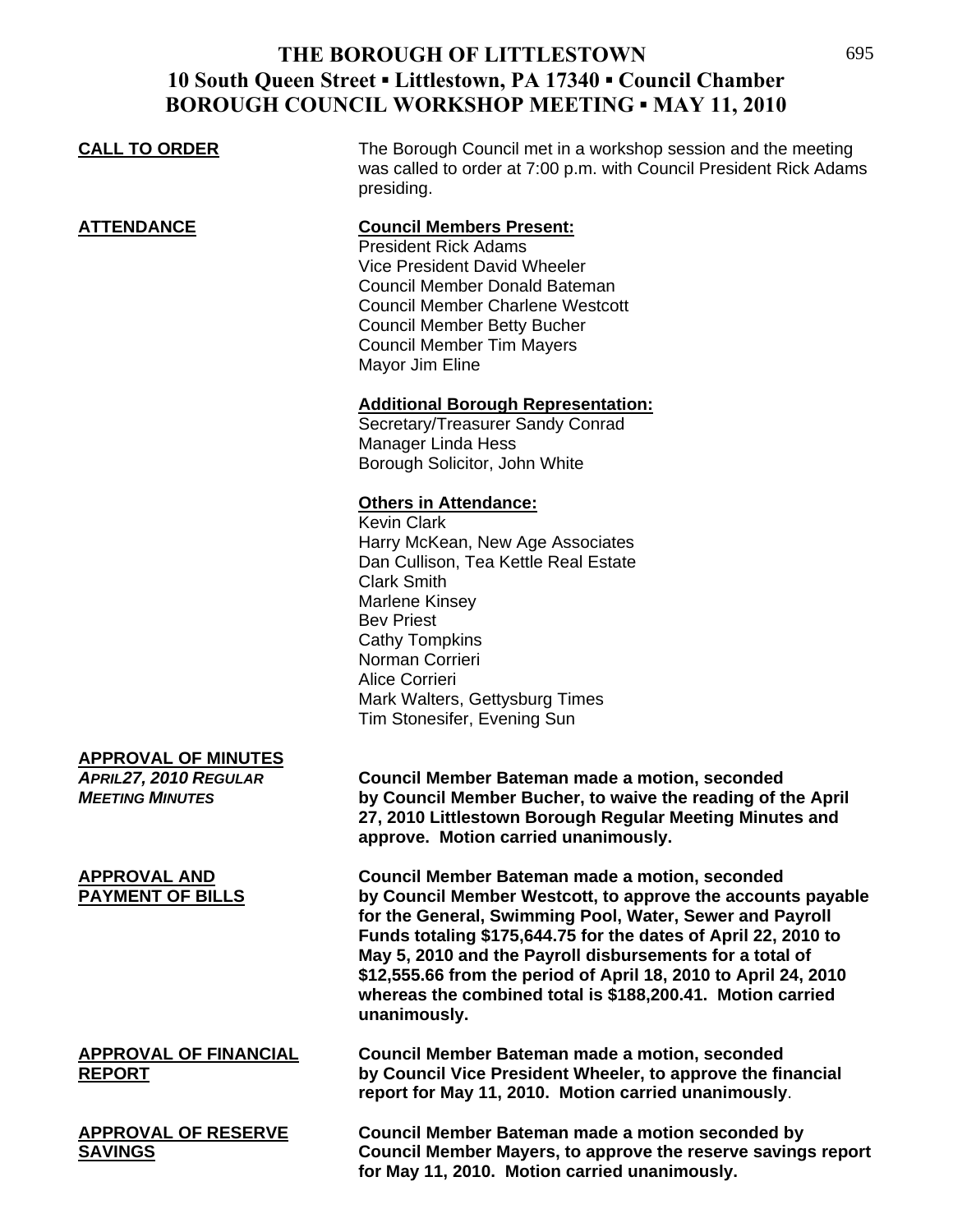## **THE BOROUGH OF LITTLESTOWN 10 South Queen Street ▪ Littlestown, PA 17340 ▪ Council Chamber BOROUGH COUNCIL WORKSHOP MEETING ▪ MAY 11, 2010**

## **DELEGATION**

| <b>DISCUSSION OF 12.6410 ACRES</b><br><b>ALONG SOUTH COLUMBUS AVE.</b> | Mr. Clark Smith, owner and Mr. Larry Cullison of Tea Kettle Real<br>Estate came before Council to discuss the 12.6410 acres along<br>South Columbus Avenue. Mr. Smith the owner of the property<br>would like to construct a Continuing Care Retirement Community<br>(CCRC). A CCRC will allow seniors to age in place, offering<br>various levels of care, including independent living, assisted living<br>and skilled/nursing home care. At this time Mr. Smith is asking<br>Council for their opinion of the idea.                                                                                          |
|------------------------------------------------------------------------|-----------------------------------------------------------------------------------------------------------------------------------------------------------------------------------------------------------------------------------------------------------------------------------------------------------------------------------------------------------------------------------------------------------------------------------------------------------------------------------------------------------------------------------------------------------------------------------------------------------------|
|                                                                        | The Council liked the concept of the proposed idea, presented by<br>Mr. Cullison, however Council Member Westcott expressed her<br>concerns regarding the residents who neighbor the property. Her<br>concerns included lighting, increase in traffic and overall privacy.                                                                                                                                                                                                                                                                                                                                      |
|                                                                        | Council Member Westcott was informed that the borough code<br>would take care of some of her concerns.                                                                                                                                                                                                                                                                                                                                                                                                                                                                                                          |
|                                                                        | Mr. Smith was advised that when the appropriate time came, which<br>would be when the sewer moratorium is lifted, he would have to go<br>through the proper procedures which consist of first going before<br>the planning commission with his plan.                                                                                                                                                                                                                                                                                                                                                            |
| <b>ACT 537 REPORT</b>                                                  |                                                                                                                                                                                                                                                                                                                                                                                                                                                                                                                                                                                                                 |
| <b>UPDATE ON ACT 537</b>                                               | Solicitor White received an email from Germany Township's<br>Solicitor stating that during the Township meeting held on May 10 <sup>th</sup><br>the Township Supervisors voted not to participate in the Act 537<br>plan. There has been no word from Union Township.                                                                                                                                                                                                                                                                                                                                           |
|                                                                        | Council Member Mayers stated that the Act 537 meeting will still be<br>held on Thursday, May 13 <sup>th</sup> to discuss the steps for the Borough<br>moving forward.                                                                                                                                                                                                                                                                                                                                                                                                                                           |
| <b>LIBRARY ZONING ADOPTION</b>                                         | The Zoning Ordinance for the Library has been advertised for a<br>May 25 <sup>th</sup> adoption.                                                                                                                                                                                                                                                                                                                                                                                                                                                                                                                |
| <b>PUBLIC COMMENTS</b>                                                 |                                                                                                                                                                                                                                                                                                                                                                                                                                                                                                                                                                                                                 |
| <b>ALICE CORRIERI</b>                                                  | Alice Corrier, 3 Charlestown Court, expressed her concerns with<br>the proposed idea of the Continuing Care Retirement Community<br>that could be going in behind her home.                                                                                                                                                                                                                                                                                                                                                                                                                                     |
| <b>MARLENE KINSEY</b>                                                  | Marlene Kinsey, 145 South Columbus Avenue, expressed her<br>concerns with the traffic and speeding on South Columbus Avenue.<br>She feels that putting in a Retirement Community will only add to<br>the problems there are now. She would also like to see the vacant<br>property for the proposed idea of the Retirement Community<br>mowed. Ms. Kinsey also informed Council that there are a few<br>properties around, one located on South Columbus Avenue near<br>97, that are eye sores. It does not say much for our neighborhood<br>when you turn onto the street and the first thing you see is a run |